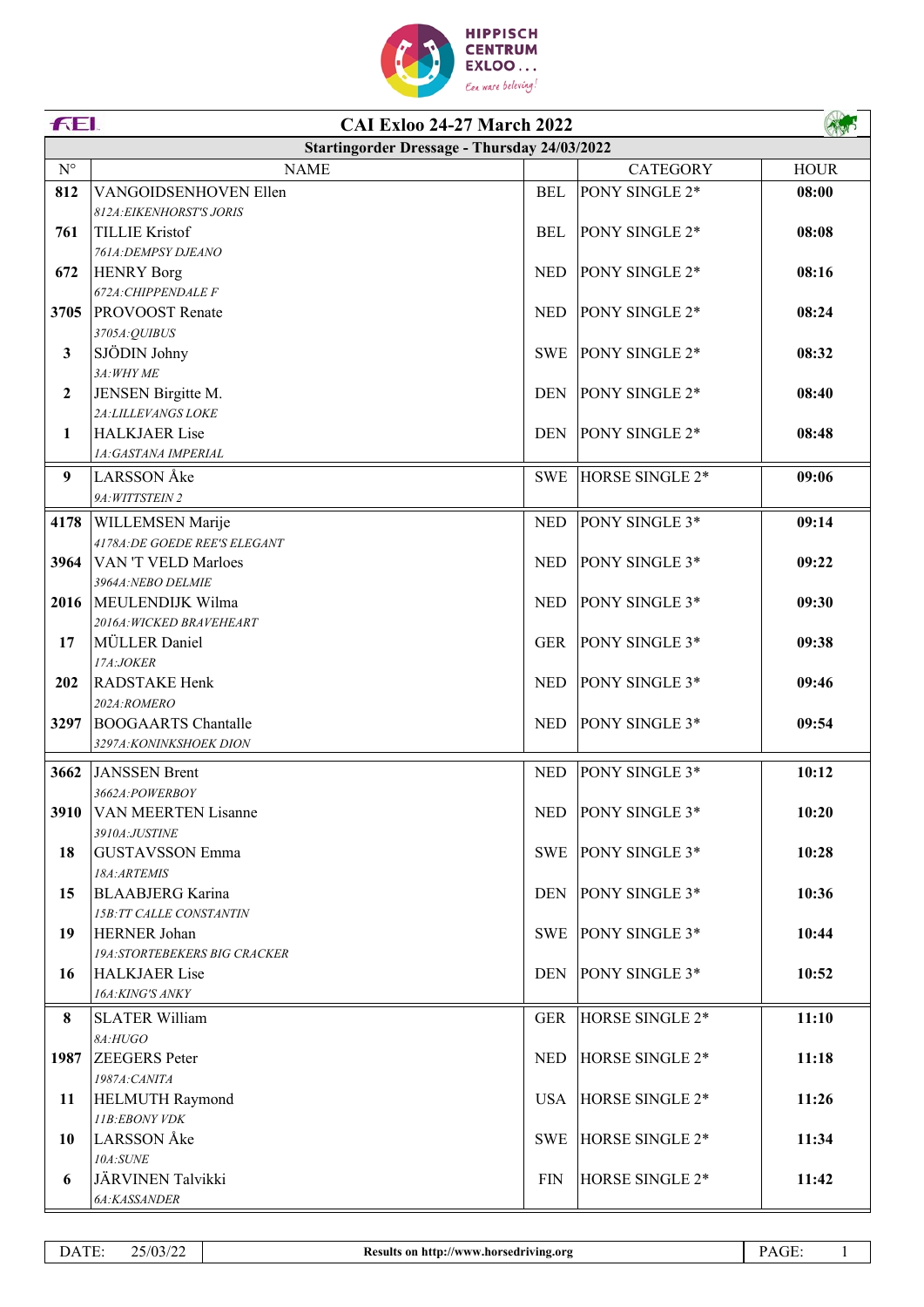

|                      | FEI.<br><b>CAI Exloo 24-27 March 2022</b>           |             |                     |             |  |
|----------------------|-----------------------------------------------------|-------------|---------------------|-------------|--|
|                      | <b>Startingorder Dressage - Thursday 24/03/2022</b> |             |                     |             |  |
| $\mathbf{N}^{\circ}$ | <b>NAME</b>                                         |             | <b>CATEGORY</b>     | <b>HOUR</b> |  |
| 35                   | VELDBOOM - BULTEN Jeannet                           | <b>NED</b>  | HORSE SINGLE 3*     | 13:15       |  |
|                      | 35A:RISK                                            |             |                     |             |  |
| 28                   | <b>DESCHAMPS</b> Clement                            | <b>FRA</b>  | HORSE SINGLE 3*     | 13:23       |  |
|                      | 28B:JUPITER                                         |             |                     |             |  |
| 33                   | <b>KANDEL Nicolas</b>                               | LUX.        | HORSE SINGLE 3*     | 13:31       |  |
|                      | 33A:SIR TWENTY                                      |             |                     |             |  |
| 1907                 | <b>HOUTERMAN Eline</b><br>1907A: FINO UNO TOLTIEN   | <b>NED</b>  | HORSE SINGLE 3*     | 13:39       |  |
| 32                   | <b>LANNIG</b> Andreas                               | <b>GER</b>  | HORSE SINGLE 3*     | 13:47       |  |
|                      | 32A:DANTE                                           |             |                     |             |  |
| 36                   | <b>OLSSON</b> Emma                                  | <b>SWE</b>  | HORSE SINGLE 3*     | 13:55       |  |
|                      | 36A:INPOSANT                                        |             |                     |             |  |
| 1927                 | VAN DER SNOEK Elke                                  | <b>NED</b>  | HORSE SINGLE 3*     | 14:03       |  |
|                      | 1927A: BUDDY                                        |             |                     |             |  |
| 26                   | JENSEN Alis Søgaard                                 | <b>DEN</b>  | HORSE SINGLE 3*     | 14:11       |  |
|                      | 26A: MAILUNDS DDRAIGH                               |             |                     |             |  |
| 44                   | <b>SCHULTE Patrick</b>                              | <b>GER</b>  | HORSE SINGLE 3*     | 14:29       |  |
|                      | 44A:SCARLET                                         |             |                     |             |  |
| 25                   | FRID Helle Jespersen                                | <b>DEN</b>  | HORSE SINGLE 3*     | 14:37       |  |
|                      | 25A: VOJUMGAARDS DUBAI                              |             |                     |             |  |
| 364                  | <b>BRYNAERT</b> Pieter-Jan                          | <b>BEL</b>  | HORSE SINGLE 3*     | 14:45       |  |
|                      | 364A: INTAN                                         |             |                     |             |  |
| 30                   | <b>BRADFORD Harriet</b>                             | <b>GBR</b>  | HORSE SINGLE 3*     | 14:53       |  |
| 629                  | 30A: CHIPPENDALES ROCK<br>VAN DEN BOSCH Berry       | <b>NED</b>  | HORSE SINGLE 3*     | 15:01       |  |
|                      | 629A:FABOLO BH                                      |             |                     |             |  |
| 27                   | JÄRVINEN Talvikki                                   | ${\rm FIN}$ | HORSE SINGLE 3*     | 15:09       |  |
|                      | 27A:DANSER T                                        |             |                     |             |  |
| 1469                 | <b>VAN DER HORST Jaap</b>                           | <b>NED</b>  | HORSE SINGLE 3*     | 15:17       |  |
|                      | 1469A:ZORRO                                         |             |                     |             |  |
|                      | 1125 PESTMAN Rudolf                                 |             | NED HORSE SINGLE 3* | 15:25       |  |
|                      | <i>1125A:DIESEL</i>                                 |             |                     |             |  |
| 449                  | <b>DE KIMPE Esther</b>                              | <b>BEL</b>  | HORSE SINGLE 3*     | 15:43       |  |
|                      | 449A:DARWIN                                         |             |                     |             |  |
| 878                  | <b>DE RONDE Piet</b>                                | <b>NED</b>  | HORSE SINGLE 3*     | 15:51       |  |
|                      | 878A:MR. BOJANGLES                                  |             |                     |             |  |
| 1628                 | <b>GOMMERS Joop</b>                                 | <b>NED</b>  | HORSE SINGLE 3*     | 15:59       |  |
|                      | 1628A:GARANT<br>1461 KARELSE Pieter                 | <b>NED</b>  | HORSE SINGLE 3*     | 16:07       |  |
|                      | <i>1461A:FLYNN</i>                                  |             |                     |             |  |
| 602                  | <b>PROVOOST</b> Christiaan                          | <b>NED</b>  | HORSE SINGLE 3*     | 16:15       |  |
|                      | 602A:DURAN-H                                        |             |                     |             |  |
| 665                  | <b>VAN BECKHOVEN Dirk</b>                           | <b>NED</b>  | HORSE SINGLE 3*     | 16:23       |  |
|                      | 665A: HAVILINA                                      |             |                     |             |  |
| 679                  | <b>LEJEUNE</b> Etienne                              | BEL         | HORSE SINGLE 3*     | 16:31       |  |
|                      | 679A: MAY BE SPECIAL V'T WINKELVELD                 |             |                     |             |  |
| 3626                 | COOLEN Sophie                                       | <b>NED</b>  | HORSE SINGLE 3*     | 16:49       |  |
|                      | 3626А:НАМІТО                                        |             |                     |             |  |
| 21                   | <b>SIEBERS</b> Saskia                               | <b>NED</b>  | HORSE SINGLE 3*     | 16:57       |  |
|                      | 21A:AXEL                                            |             |                     |             |  |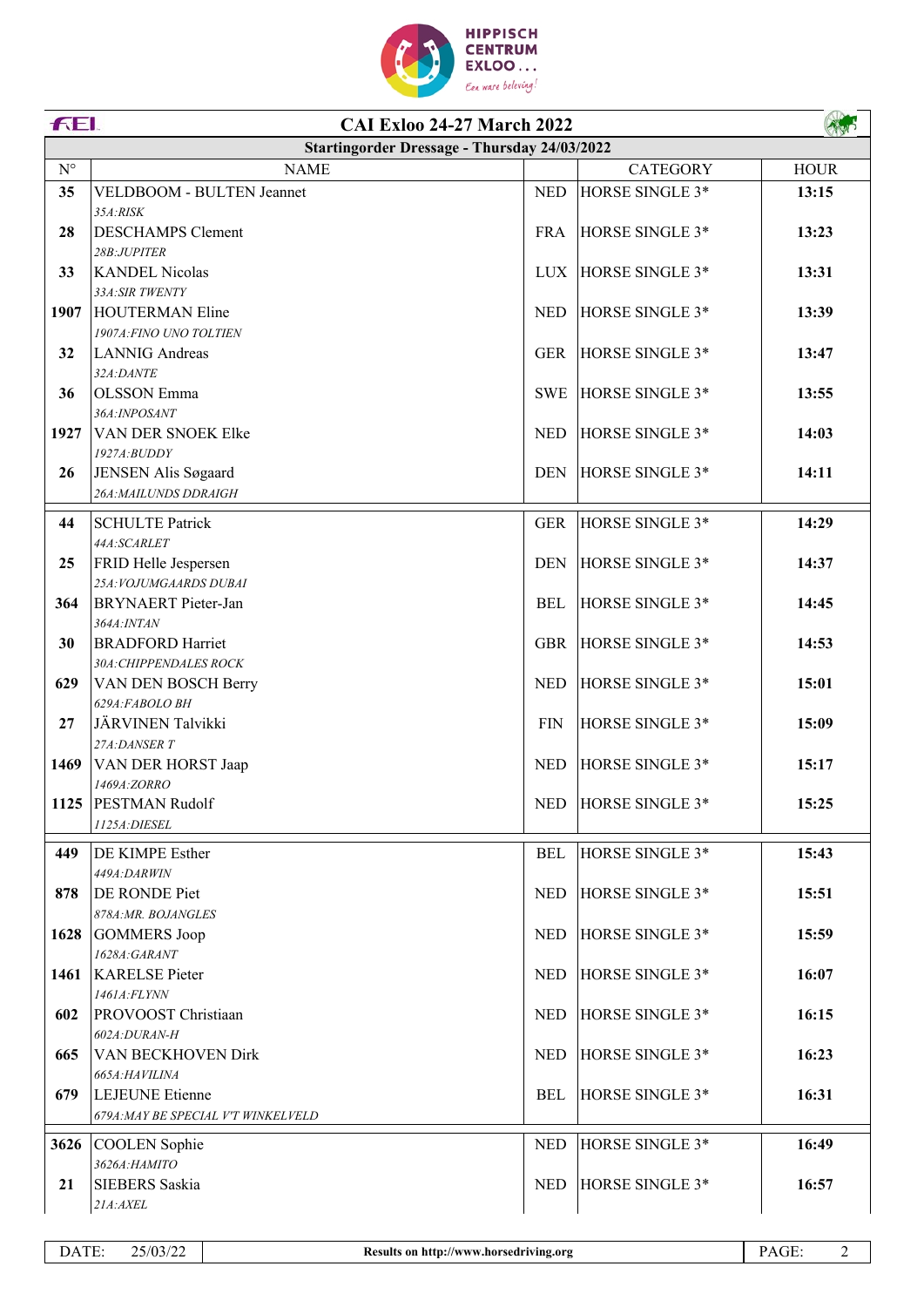

| <b>FEI.</b>                                                          | <b>CAI Exloo 24-27 March 2022</b>                   |            |                 |             |
|----------------------------------------------------------------------|-----------------------------------------------------|------------|-----------------|-------------|
|                                                                      | <b>Startingorder Dressage - Thursday 24/03/2022</b> |            |                 |             |
| $N^{\circ}$                                                          | <b>NAME</b>                                         |            | <b>CATEGORY</b> | <b>HOUR</b> |
| 24                                                                   | <b>BLAABJERG</b> Karina                             | <b>DEN</b> | HORSE SINGLE 3* | 17:05       |
|                                                                      | <b>24A: PEARLS RED DESIGN</b>                       |            |                 |             |
| 1261                                                                 | VELDBOOM - BULTEN Jeannet                           | <b>NED</b> | HORSE SINGLE 3* | 17:13       |
|                                                                      | 1261A: GAZEFIRO LOUREIRO                            |            |                 |             |
| 29                                                                   | <b>DESCHAMPS Clement</b>                            | <b>FRA</b> | HORSE SINGLE 3* | 17:21       |
|                                                                      | 29A: CZAKO                                          |            |                 |             |
| 34                                                                   | <b>KANDEL Nicolas</b>                               | LUX        | HORSE SINGLE 3* | 17:29       |
|                                                                      | 34A:FESTINOV                                        |            |                 |             |
| ©Driving Program by Philippe Liénart (BEL) - driving@horsedriving.be |                                                     |            |                 |             |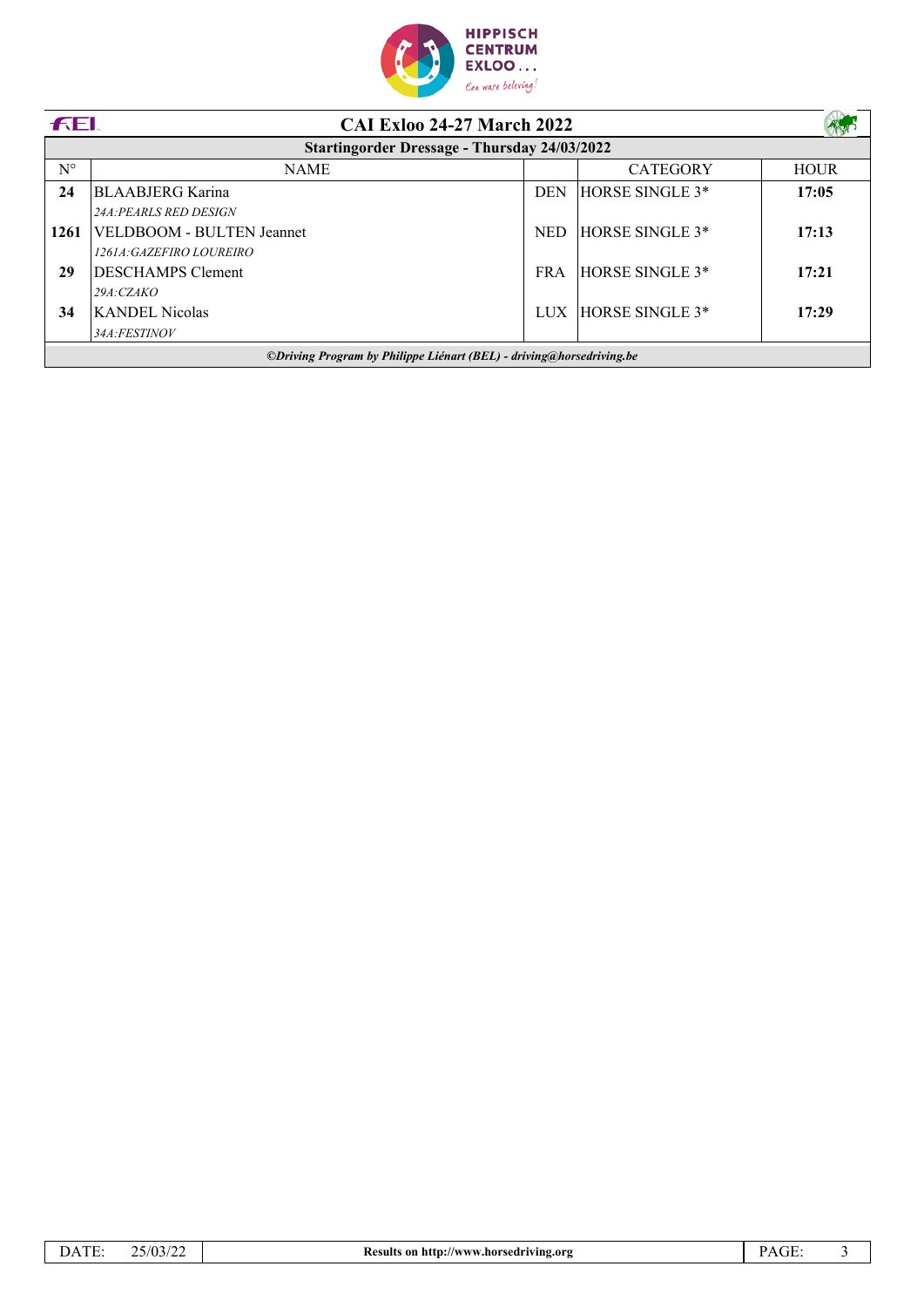

|                      | FEI.<br><b>CAI Exloo 24-27 March 2022</b>                                                                                              |            |                             |             |  |
|----------------------|----------------------------------------------------------------------------------------------------------------------------------------|------------|-----------------------------|-------------|--|
|                      | Startingorder Dressage - Friday 25/03/2022                                                                                             |            |                             |             |  |
| $\mathbf{N}^{\circ}$ | <b>NAME</b>                                                                                                                            |            | <b>CATEGORY</b>             | <b>HOUR</b> |  |
| 768                  | <b>SOETE Freddy</b>                                                                                                                    | <b>BEL</b> | PARA-EQUESTRIAN             | 09:00       |  |
|                      | 768A:EVELINE                                                                                                                           |            |                             |             |  |
| 4863                 | DE BOER Josien                                                                                                                         | <b>NED</b> | PARA-EQUESTRIAN             | 09:08       |  |
|                      |                                                                                                                                        |            |                             |             |  |
| 2124                 | <b>VENEMAN</b> Ingmar                                                                                                                  | <b>NED</b> | PARA-EQUESTRIAN             | 09:16       |  |
|                      |                                                                                                                                        |            |                             |             |  |
| 3632                 | VAN OLST Jorn                                                                                                                          | <b>NED</b> | PONY PAIR 2*                | 09:24       |  |
| 511                  | 3632A: MILFORD FAIR HARVEST MOON - 3632B: WOLDBERGS DEEJAY<br><b>NEERINCX Dirk</b>                                                     | <b>NED</b> | PONY PAIR 2*                | 09:32       |  |
|                      | 511A: HAVEHOEVE'S IVAN - 511B: MUTSAARDS POPEYE                                                                                        |            |                             |             |  |
| 825                  | <b>STRONKS Daniel</b>                                                                                                                  | <b>NED</b> | PONY PAIR 2*                | 09:40       |  |
|                      | 825B:HISTA - 825A:GAUDI                                                                                                                |            |                             |             |  |
| 3887                 | <b>ELBURG</b> Jorn                                                                                                                     | <b>NED</b> | PONY PAIR 2*                | 09:48       |  |
|                      | 3887B: WOHLD NEAL - 3887A: LLANFRECHFA STEVIE-G                                                                                        |            |                             |             |  |
| 3892                 | <b>REINTS Larissa</b>                                                                                                                  | <b>NED</b> | PONY PAIR 2*                | 09:56       |  |
|                      | 3892B: VERDI - 3892A: TS RAVEL                                                                                                         |            |                             |             |  |
| 4169                 | <b>COUWENBERG Sam</b>                                                                                                                  | <b>NED</b> | PONY PAIR 3*                | 10:14       |  |
|                      | 4169B: GREESKAMP COBUS - 4169A: BEKVELD'S RONALDO - 4169C: NEBUS<br><b>ROWAN</b>                                                       |            |                             |             |  |
| 1892                 | <b>RUTJENS Rodinde</b>                                                                                                                 | <b>NED</b> | PONY PAIR 3*                | 10:22       |  |
|                      | 1892B:KUIKHORNSTER MILANO - 1892C:MAJAN S SWEN - 1892A:DE                                                                              |            |                             |             |  |
|                      | <b>KUILEN'S BRODY</b>                                                                                                                  |            |                             |             |  |
| 22                   | ROHRSSEN Annika                                                                                                                        | <b>IRL</b> | PONY PAIR 3*                | 10:30       |  |
|                      | 22B:ROSENS RAMIRO - 22A:ROSENS RABEO                                                                                                   |            |                             |             |  |
| 443                  | <b>POTTIER Hughes</b>                                                                                                                  | BEL        | PONY PAIR 3*                | 10:38       |  |
| 1900                 | 443C: PALERMO - 443A: CUNERA ALCATRAZ - 443B: EQUI CENTER'S ISIS<br><b>LIEBREGTS Kees</b>                                              | <b>NED</b> | PONY PAIR 3*                | 10:46       |  |
|                      | 1900B: KOLSTEIN'S JAMES - 1900A: COELENHAGE'S PENTERMAN                                                                                |            |                             |             |  |
| 20                   | PETERSEN Niels S.                                                                                                                      | <b>DEN</b> | PONY PAIR 3*                | 10:54       |  |
|                      | 20A: FAGWYR SUNDANCE - 20B: MAILUNDS MAGIC JOHNSON -                                                                                   |            |                             |             |  |
|                      | 20C: MAILUNDS PENDRAGON (DNK)                                                                                                          |            |                             |             |  |
|                      | 1768 VAN DER ENDE Nathalie                                                                                                             |            | NED PONY PAIR 3*            | 11:02       |  |
| 389                  | 1768A: MISCHA - 1768B: MOZART - 1768C: STERRENHOF'S ROXY<br><b>FLOBBE</b> Sietske                                                      | <b>NED</b> | <b>PONY PAIR 3*</b>         | 11:10       |  |
|                      | 389A: BROWNSTABLES ULTIMO BOSS - 389B: HIJKER FOREST CHICO                                                                             |            |                             |             |  |
| 23                   | <b>FROST</b> Gunlög                                                                                                                    | <b>SWE</b> | <b>PONY PAIR 3*</b>         | 11:18       |  |
|                      | 23C: KILLEVIPPEN - 23A: ABRAKADABRA - 23B: HOKUS POKUS II                                                                              |            |                             |             |  |
| 3748                 | <b>WOUDA</b> Joris                                                                                                                     | <b>NED</b> | <b>TEST DRIVER</b>          | 11:36       |  |
|                      |                                                                                                                                        |            |                             |             |  |
| 1004                 | HAMMINK Marijke                                                                                                                        | <b>NED</b> | <b>PONY FOUR-IN-HAND 3*</b> | 11:44       |  |
|                      | 1004C:ROOSENDAAL'S THUNDER - 1004E: YSSELVLIEDTS CURLEY MATE -                                                                         |            |                             |             |  |
|                      | 1004F: UITERWAARDENS MASTERCLASS - 1004A: BEUKENHOF'S WESLEY -<br>1004D: PIETJE V.D. KNOLLENTUIN                                       |            |                             |             |  |
| 3121                 | BEEKHUISZEN Hendrik-Jan                                                                                                                | NED.       | <b>PONY FOUR-IN-HAND 3*</b> | 11:52       |  |
|                      | 3121C:MISTRAL - 3121B:FIRE - 3121D:SNOW - 3121F:TORNADO -                                                                              |            |                             |             |  |
|                      | <i>3121E:STARLIGHT</i>                                                                                                                 |            |                             |             |  |
| 1678                 | LEGEMAAT - VAN BEMMEL Dia                                                                                                              | NED.       | <b>PONY FOUR-IN-HAND 3*</b> | 12:00       |  |
|                      | 1678C: ROZENHOF'S JORDAN - 1678D: SHOWBOY - 1678B: RONDEELS ROYAL<br>BODHI - 1678E: ZWAANTJES FLORIS - 1678A: BLACK JACK VON LOGABIRUM |            |                             |             |  |
| 2025                 | <b>BRANS Manou</b>                                                                                                                     | <b>NED</b> | <b>PONY FOUR-IN-HAND 3*</b> | 12:08       |  |
|                      | 2025B: CORDIAL'S CARLIN - 2025D: SUNWILLOW SIROCCO -                                                                                   |            |                             |             |  |
|                      | 2025C:DESTINY'S BORAYA - 2025E:ZOMERDIJK'S CRENDOWE -<br><i>2025A:BROEKLANDS GLEN</i>                                                  |            |                             |             |  |
|                      |                                                                                                                                        |            |                             |             |  |